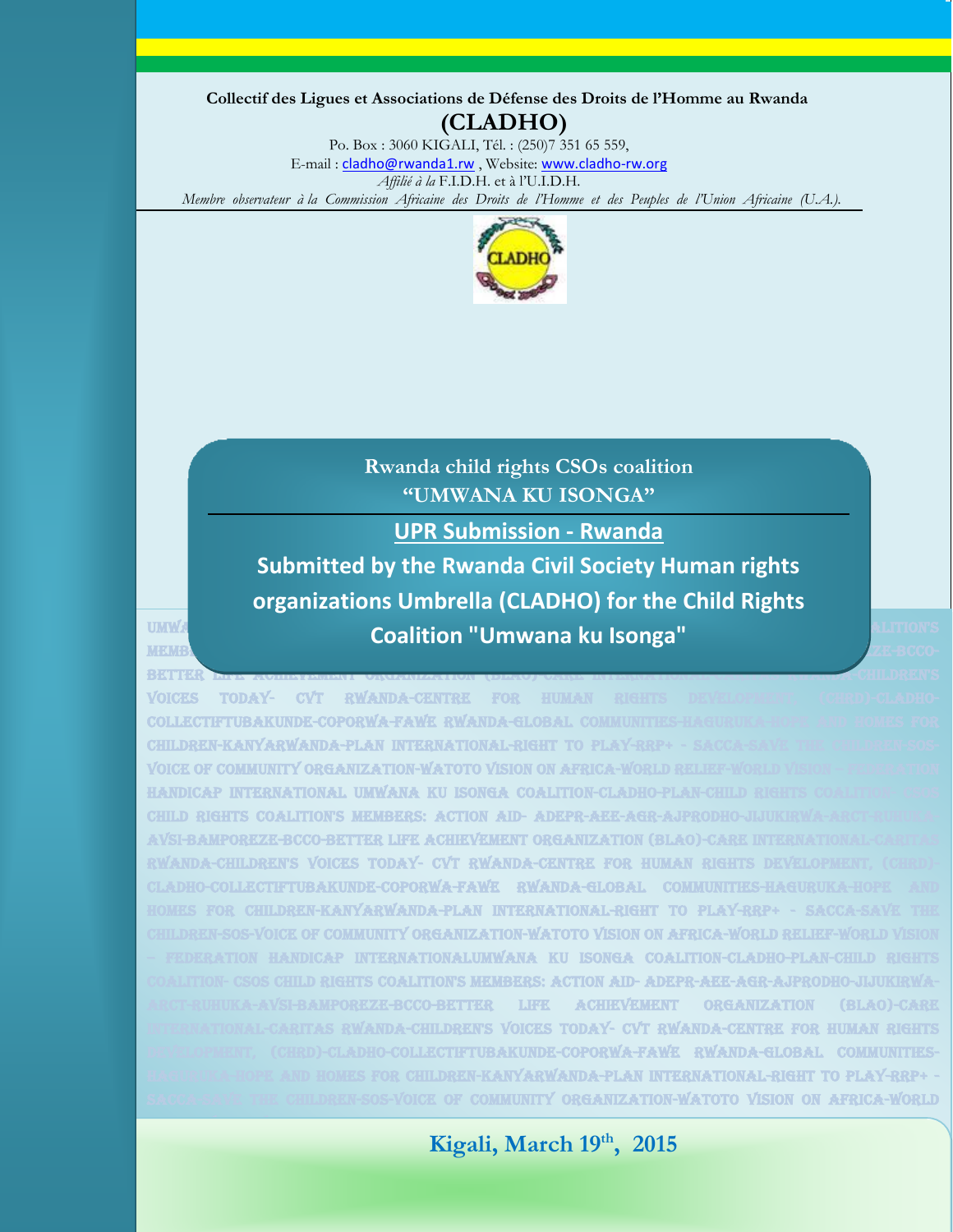#### **UPR Submission - Rwanda**

### **Submitted by the Rwanda Civil Society Child Rights Coalition 'Umwana ku Isonga'**

### **1. Introduction**

- 1.1.This submission to the Universal Periodic Review (UPR) of Rwanda is made by the Civil Society child rights coalition 'Umwana ku Isonga', herein referred to as 'the Coalition 'Umwana ku Isonga', in Rwanda and focuses on the implementation of the 2011 UPR conclusions and/or recommendations enjoying the support of Rwanda (A/HRC/17/4) related to children's rights to education, health, freedom from corporal punishment and access to justice.
- 1.2.The Coalition Umwana ku Isonga was established in 2010 and comprises 34 non-governmental organizations working in Rwanda for the protection and promotion of the rights of all children in the country, with purposes of networking and alliance building with a mandate to 'monitor and report on the implementation of the United Nations Child Rights Convention (CRC) and the African Charter on the Rights and Welfare of the Child (ACRWC) on the one hand, and coordinating all activities carried out by individual member organisations within the parameters of implementing and reporting on international and regional treaties, especially the CRC and ACRWC, by both the State and Civil Society Organisations (CSOs) on the other hand.
- 1.3.This submission has been prepared through a consultative process, which involved all members of the Coalition and selected rights-holders in Rwanda. In addition, the information contained in this report has been gathered through a comprehensive process that includes consultations with rightsholders (children), and duty bearers; desk review of official reports from government, UN agencies and national and international NGOs; data analysis and validation of the report by the Coalition's members. It highlights the progress and remaining challenges in the implementation of the 2011 UPR conclusions and /or recommendations enjoying the support of Rwanda, related to children's rights to education, health, freedom from corporal punishment and access to justice. In addition, this submission contains the coalition's recommendations addressed to the Government of Rwanda for the continuous fulfilment of the children's rights in the four mentioned areas, as also indicated in the 2013 CRC Concluding Observations.<sup>1</sup>

# **2. Implementation status of the 2011 UPR recommendations enjoying the support of the Government of Rwanda**

 The UPR recommendations taken into considerations are: n. 77.18 by Singapore, n. 77.19 by Sri Lanka, n. 79.19 by Burundi, n. 77.16 by Singapore, 77.7 by Cuba, n. 78.9 by Azerbaijan, 78.4 by Egypt and n. 79.9 by Cambodia; related to education, health, justice and protection.

### **3. Right to Education**

 $\overline{a}$ 

3.1.UPR recommendations n. 77.18, 77.19 and 79.19 to abolish school fees at primary and secondary level, continue implementing the Nine-Years Basic Education Programme and secure greater

<sup>&</sup>lt;sup>1</sup> CRC/C/R/WA/CO/3-4, CRC Concluding Observations to the third and fourth periodic report of Rwanda, 14 June 2013, paras 27, 45, 52 and 62.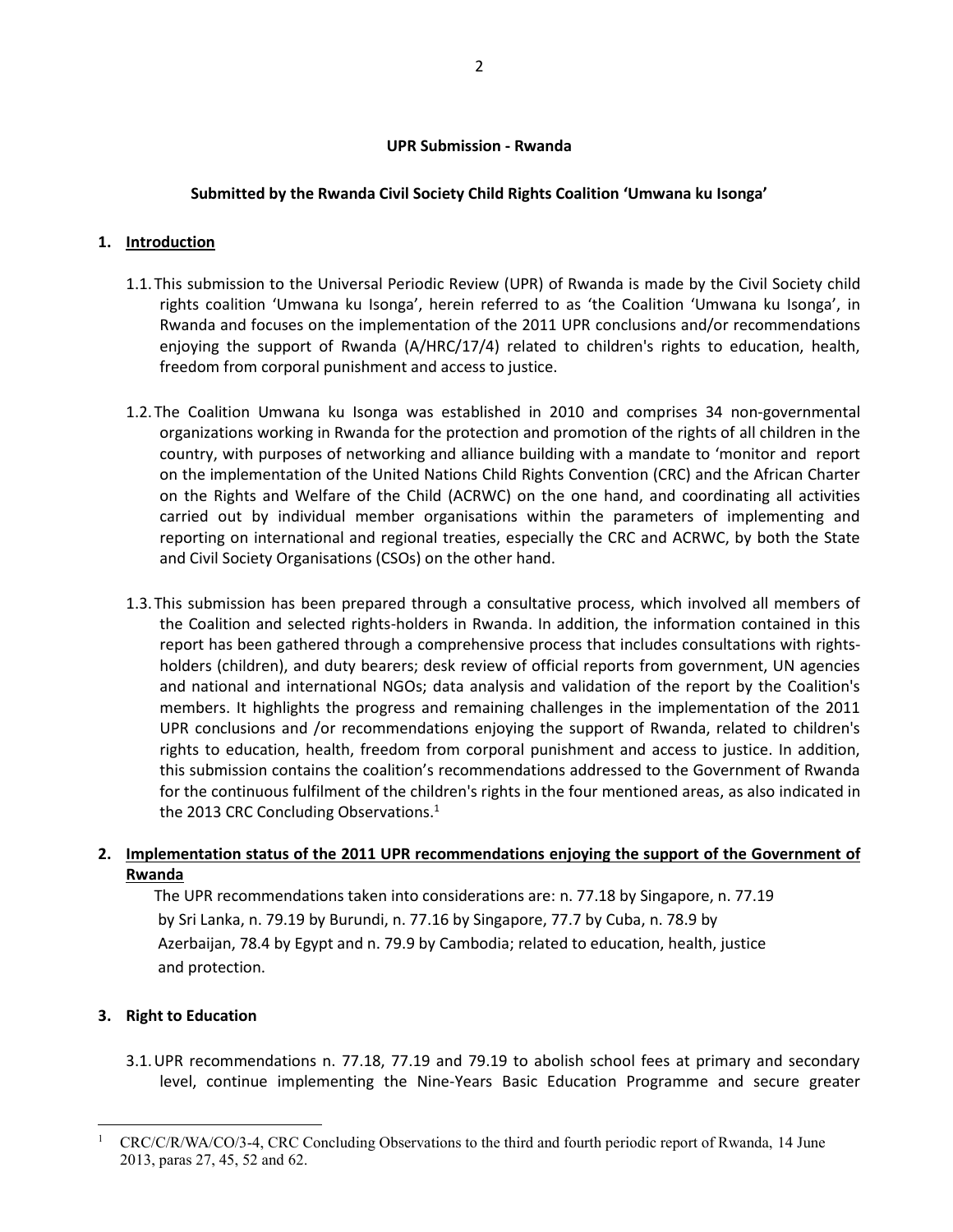investment to the education sector were accepted by the government of Rwanda in 2011. Free primary education is provided for under the 9 and 12 Years Basic Education Strategies; although education is formally free. However due to a certain amount decided by parent teacher associations (PTAs) related to schools operations costs still constitute a burden to poor parents. Quality of education and inclusive education represent additional challenges in the full implementation of the 9 and 12 Years Basic Education Strategies.

- 3.2. Rwanda has made significant progress in achieving MDG no2 on Universal Primary Education, $<sup>2</sup>$ </sup> ranking as one of the three best performing countries globally in achieving universal primary education for all.<sup>3</sup> The national policy framework regulating education in Rwanda is composed of the Nine-Years Basic Education Strategy (9YBE) upgraded to the Twelve Years Basic Education (12YBE),<sup>4</sup> the Technical and Vocational Education and Training Strategy, the Special Needs in Education Policy and the Early Childhood Development Policy and its Strategic Plan. The Government of Rwanda is committed to ensure equitable access to education and delivery of quality education, as highlighted in the Education Sector Strategic Plan (ESSP2) priorities. Progress is registered in the establishment of the Rwanda Education Board in 2011 and the School-Based Mentoring Programme aimed at improving teaching methodologies and language skills of teachers.<sup>5</sup>
- 3.3. The primary education enrolment rate has increased from 95.9% in 2011 to 96.6% in 2013<sup>6</sup>, however, access to secondary education for students remains a challenge,<sup>7</sup> with a current net enrolment rate of 36.4% at secondary level.<sup>8</sup> There is no substantial gender disparity in attendance of school. However, a geographical disparity is evident, with higher percentages of children attending school in urban areas (75%) than in rural areas (69%); this is also reflected in the higher percentage of children who have never attended school in rural areas (27% compared to 19%).<sup>9</sup>
- 3.4. Although the budget for the education sector is progressively increasing every year,  $^{10}$  a funding gap is identified in the ability to achieve the goals of the ESSP 2 (2013-2018). This plan shows that funding gap projections will increase over the years; ranked at 7% in 2014/2015 and 10% in 2015/2016 until 18% in 2017/2018.11
- 3.5.Despite the existence of a comprehensive regulatory framework for education and of an increasing school enrolment in the country, challenges still remain to ensure the fulfilment of the right to education for all children as stated in articles 23 and 28 of the CRC.<sup>12</sup> The main challenges in this regard are related to ensuring quality and inclusive education as well as to the existence of PTAs decided schools' additional contribution costs in education sector as primary education is meant to be free according to the 9YBE and 12YBE Strategies, and the National Integrated Child Rights Policy.

 $\overline{\phantom{a}}$ 

<sup>2</sup> IPAR Rwanda, Millennium Development Goals Progress Report- Rwanda Country Report, 2010.

<sup>&</sup>lt;sup>3</sup> UNESCO, Education for All Global Monitoring Report 2013/14, Teaching and Learning: Achieving Quality for All, 2014.

<sup>4</sup> ESSP 2 (2013-2018), p.14-15

 $5$  ESSP 2013-2018, p. 25-26.<br>  $6$  2013 Ministry of Education

<sup>&</sup>lt;sup>6</sup> 2013 Ministry of Education Statistics (MINEDUC)<sup>7</sup> ESSP 2(2013-2018), p. 24.

<sup>&</sup>lt;sup>8</sup> 2013 Ministry of Education Statistics (MINEDUC), p. 18.<br><sup>9</sup> National Institute of Statistics of Rwanda (NISR), Thematic Report: Socio-Economic Status of Children, 2013,, p. 24.<br><sup>10</sup> 2013/2014 Budget Outlook Paper<br><sup>11</sup>

<sup>&</sup>lt;sup>12</sup> Right to Education is also protected under Article 11 of the African Charter on the Rights and welfare of the Child.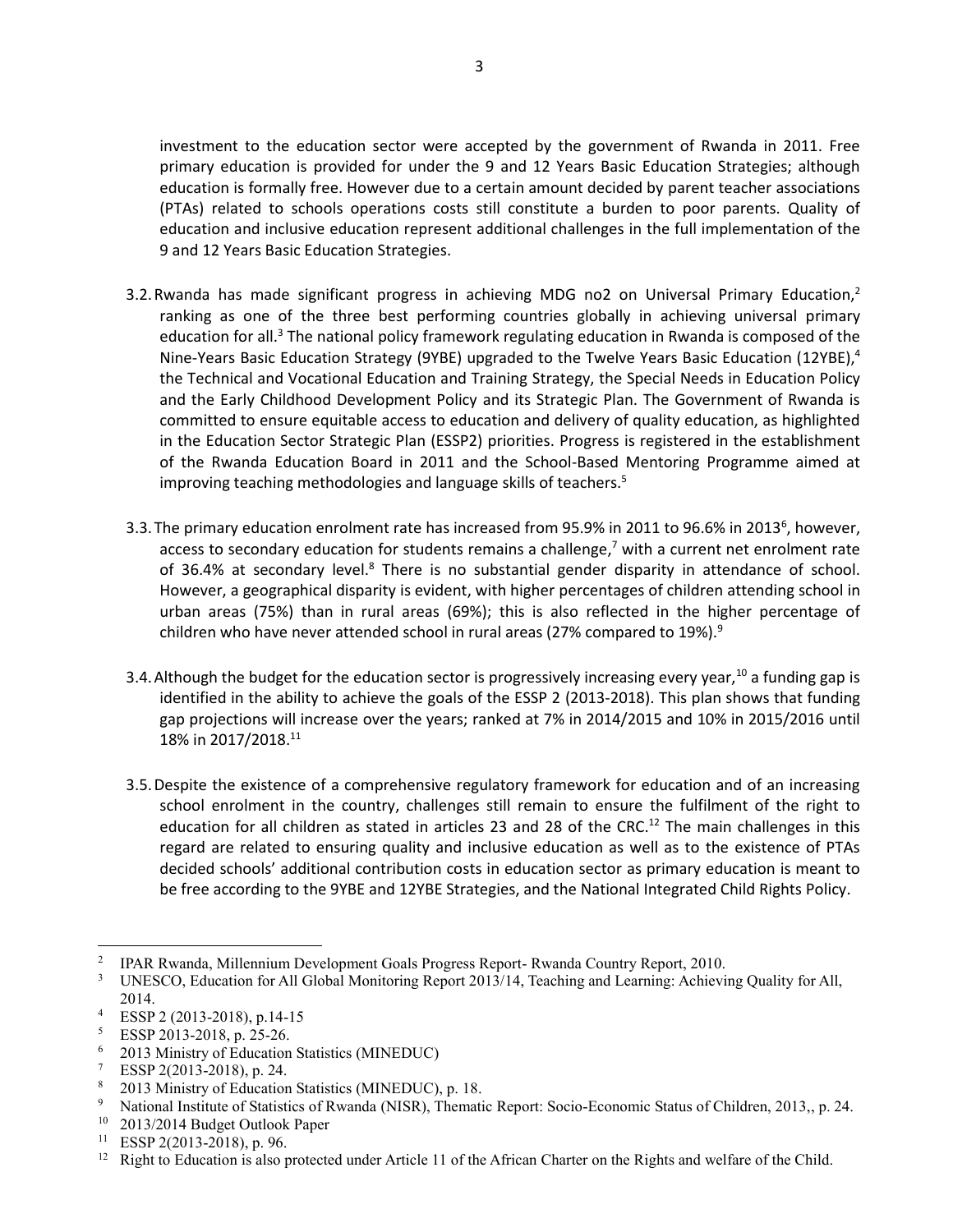As stated by Law n. 54/2011 (article 47) relating to the rights and protection of the child, by the 9YBE Strategy and by the Integrated Child Rights Policy, education in Rwanda is free of charge. Nevertheless, according to consultations conducted and to official reports, PTAs request families to provide contributions for meals at school, educational materials, school facilities and a contribution for teachers.<sup>13</sup> In some cases, due to failure to pay the contributions, children are not stable in attending school and which would result to drop out.

### *Quality of education*

- 3.6.Poor quality of education is another obstacle to the fulfilment of the right to education for all children.<sup>14</sup> The main challenges to the delivery of quality education in Rwanda are numerous and include the: low presence of training courses for teachers; low salaries and long working hours for teachers; poor school infrastructures leading to overcrowded classrooms (the pupils-teachers ratio at primary level is at 60:1 in 2013, increasing from 58:1 in 2011 and 59:1 in 2012<sup>15</sup>); low availability of quality school materials and encouragement for learning.<sup>16</sup>
- 3.7. The number of qualified teachers at primary level decreased from 98.4% in 2011 to 95.2% in 2013,<sup>17</sup> which is primarily due to limited and inadequate training for teachers, as highlighted by interviewed teachers and identified in numerous reports. Although the ESSP 2 includes teachers' training and skills improvement programmes in the identified strategies, teachers interviewed in primary and secondary schools in five districts in Rwanda affirm that training provided by Government is limited to few subjects (it mainly focuses on ICT and English<sup>18</sup>), but not on specialisation courses in their subjects, and is not regularly conducted in all schools in the country.

The Government provides a capitation grant for each school according to the number of students enrolled in the school.<sup>19</sup> According to the ministerial guidelines of the Ministry of Education (MINEDUC), 15% of the capitation grant should be used for teachers' training.<sup>20</sup> Research demonstrates that most of the schools are not compliant with this partition and money is largely spent for improving school infrastructures, compromising allocation to teachers' training.<sup>21</sup>

Other challenges are related to shortages of qualified teachers in the country and the long working hours not commensurate with salaries' increase.<sup>22</sup> The 9YBE Strategy introduced teachers' specialization, so as to improve quality of teaching, by focusing on one or two subjects per teacher, in order to reduce the workload and improve quality of teaching. However, according to consultations conducted with teachers, this has caused the effect of reducing their commitment to

 $\overline{\phantom{a}}$ 

<sup>13</sup> Plan Rwanda, At What Cost? 2013, p. 26

<sup>&</sup>lt;sup>14</sup> This challenge is identified in ESSP 2013-2018.<br><sup>15</sup> 2013 Ministry of Education Statistics, p. 12.

<sup>&</sup>lt;sup>16</sup> Baseline average textbook ratio for all subjects at primary level is 3:1 in 2012/2013 and 1.5 at lower secondary level, ESSP 2(2013-2018), p. 87.<br><sup>17</sup> 2013 Ministry of Education Statistics

<sup>18</sup> ESSP 2 (2013-2018).

<sup>&</sup>lt;sup>19</sup> Transparency International Rwanda, Rwanda Public Expenditure Tracking Survey in Education (9YBE), 2012, p. 10.

<sup>&</sup>lt;sup>20</sup> Transparency International Rwanda, Rwanda Public Expenditure Tracking Survey in Education (9YBE), 2012, p. 21.

<sup>21</sup> Transparency International Rwanda, Rwanda Public Expenditure Tracking Survey in Education (9YBE), 2012, p. 22.

<sup>&</sup>lt;sup>22</sup> In ESSP 2, p.21, reference is made to increase of hours for specialized courses, which does not plan a salaries' increase, which is commensurate only to experience and qualifications (Plan, At What Cost?, p. 10 footnote).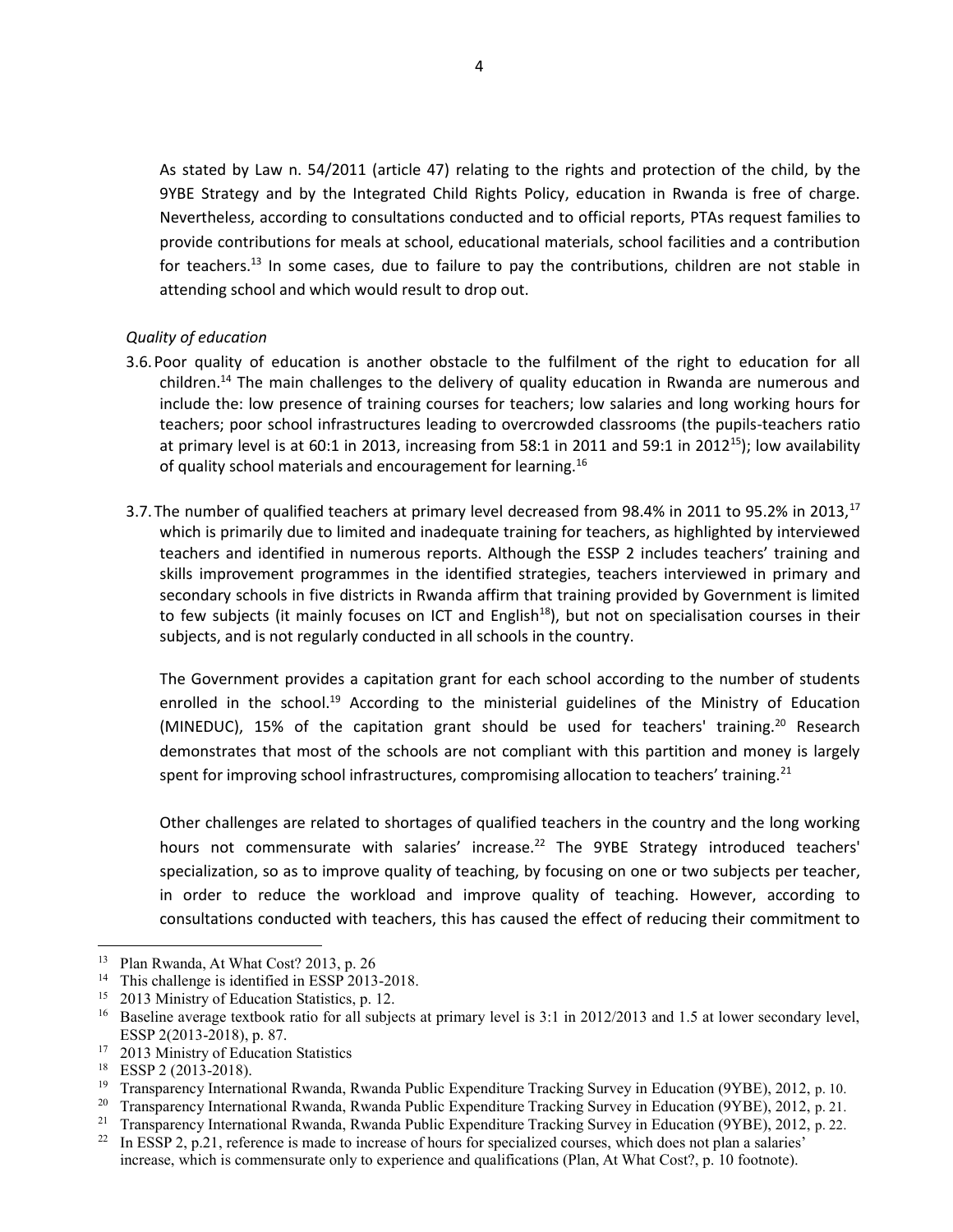students, because they meet too many children and only for one class per day.<sup>23</sup> Low salaries also contribute to reduce teachers' engagement in classrooms and some of them prefer to get other jobs in order to be able to support their families. As stated by many of the teachers and parents interviewed, most of the schools encourage families of the students to provide an economic contribution to schools called "Prime" (bonus) in order to encourage teachers to do their work.<sup>24</sup>

3.8.Further challenges in ensuring quality education are related to low availability of quality school and learning materials for children, especially books and audio-visual material; this gap has also been identified in the ESSP 2. Access to pre-school education is limited due to high costs of Early Childhood Care and Development centres, low availability of centres equally spread in the country<sup>25</sup> and parents' low appreciation of pre-primary education. In addition, pre-primary education needs to be included in the formal education structure and free of any cost.

#### *Inclusive education*

3.9.Inclusive education in Rwanda is regulated by the Integrated Child Rights Policy, the Special Needs Education Policy and recognized in the ESSP 2. Despite the presence of this comprehensive policy framework, children with disabilities still face numerous challenges to the full enjoyment of their right to education. According to MINEDUC Statistics, the number of children with disabilities enrolling to school decreased from 30,016 in 2012/2013 to 27,650 in 2013/2014, with a variance of 4,025 children in one year.<sup>26</sup> As observed in the 2013 CRC Concluding Observations to the Government of Rwanda, there is a lack of comprehensive data on access, dropout and repetition of vulnerable children (orphans, children with disabilities, children living in poverty),<sup>27</sup> who are keener to encounter problems in completing education.

According to consultations with rights-holders, parents' stereotypes on children with disabilities, barriers in access to schools (mainly because of long distance) and barriers in terms of accessibility to infrastructure and leisure activities still hamper their access to education. There is no available national data on progress made towards the improvement of schools' infrastructure to meet the needs of children with disabilities provided by the Government, as also stated in the Education Sector Annual Report 2013/2014, which only mentions the provision of wheel chairs to children with mobility problems.28

In addition, teachers consulted affirm that at the moment there is a gap in the availability of specialised materials and staff for students with special needs. According to MINEDUC statistics, teachers who have received in-service training on teaching students with special educational needs increased from 361 in 2012/13 to 515 in 2013/2014; however, this number is still much lower to the

 $\overline{a}$ 

<sup>&</sup>lt;sup>23</sup> Save the Children Rwanda, Child Rights Situational Analysis, 2014, p. 24.

<sup>&</sup>lt;sup>24</sup> Plan Rwanda, At What Cost?, 2013, p. 23

 $25$  39% of primary schools in Rwanda have a pre-primary section, source: ESSP 2, p. 90. A total of 2,074 pre-primary public/community schools and 2 public pre-primary schools are available at the national level, source: MINEDUC Statistics 2013, p. 8.<br><sup>26</sup> Ministry of Education Annual Report 2013/2014, p. 49.<br><sup>27</sup> CRC/C/R/WA/CO/3-4, CRC Concluding Observations to the third and fourth periodic report of Rwanda, 14 June

<sup>2013,</sup> Para 53(f)

<sup>28</sup> Ministry of Education Annual Report 2013/2014, p. 48-50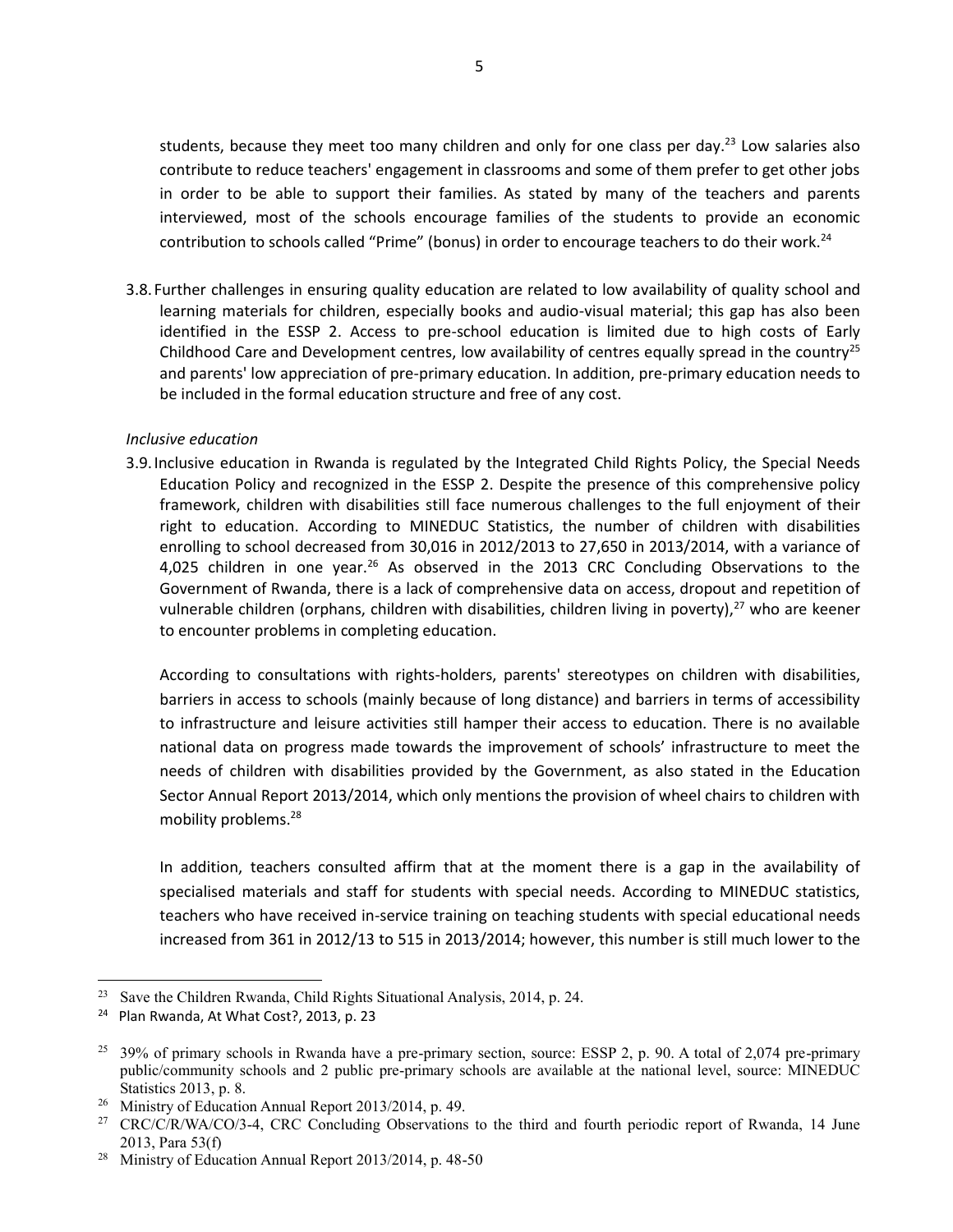target of 4,554 trained teachers set in the ESSP 2 for 2014/2015. This gap is mainly due to economic constraints.29

# *Children's labour*

3.10. Employment of children in labour activities outside the school represents a critical challenge to universal school attendance and completion. Government statistics confirm this statement: according to the Rwanda National Institute of Statistics, 58% of children aged 5-17 are employed in agriculture, forestry and fishery as main occupations.<sup>30</sup>Despite the existence of the National Policy for the Elimination of Child Labour and Law n. 13/2009 of 27/05/2009 regulating labour in Rwanda, which prohibits employment for children under the age of 16, some children interviewed by the Coalition affirm that they were or are employed in work outside the school to help support the family. Employment of children in activities outside the school not related to education implies that they dedicate less attention to studying and therefore demotivates them to attend school and concentrate on their learning.

There are some parents who do not pay attention to their children studies due to irresponsible spirit and poverty, thus, they do not provide on time needed scholastic materials to the children which results in drop outs.

# 3.11. Recommendations

The Government of Rwanda should be recommended to:

- a. Make education fully free for all, by increasing budget allocation to the education sector, in order to be able to cover the existing gaps in teachers' training and availability of infrastructure and materials for all children
- b. Take measures to ensure quality of education in Rwanda by providing sufficient training for teachers in specialized courses and proper follow-up, ensuring presence of quality school materials, books and appropriate infrastructure in all schools and available to all children, especially to the most vulnerable ones, and addressing the problem of overcrowded classes.
- c. Put in place: (a) sensitization programmes for parents on the right to education and enforce laws on child labour (including law n. 13/2009 of 27/05/2009); (b) social protection measures for poor children and their families to end family poverty.
- d. Strengthening the inclusive education by providing inclusive material and infrastructure and providing special day care services for children with disabilities and establishing special centres for those with advanced level of disability.

# **4. Right to Health**

 $\overline{a}$ 

4.1. UPR recommendations n. 77.7 and 77.16 to continue to put in place programmes to improve maternal and child health were accepted by the government of Rwanda in 2011. Despite the existence of a comprehensive legislative and policy framework and evident progress in the reduction of child mortality, 43% of children under five years of age still suffer from chronic malnutrition and do

<sup>&</sup>lt;sup>29</sup> Ministry of Education Annual Report 2013/2014, p. 49.<br><sup>30</sup> National Institute of Statistics of Rwanda (NISR), Thematic Report: Socio-Economic Status of Children, 2013, p. 32.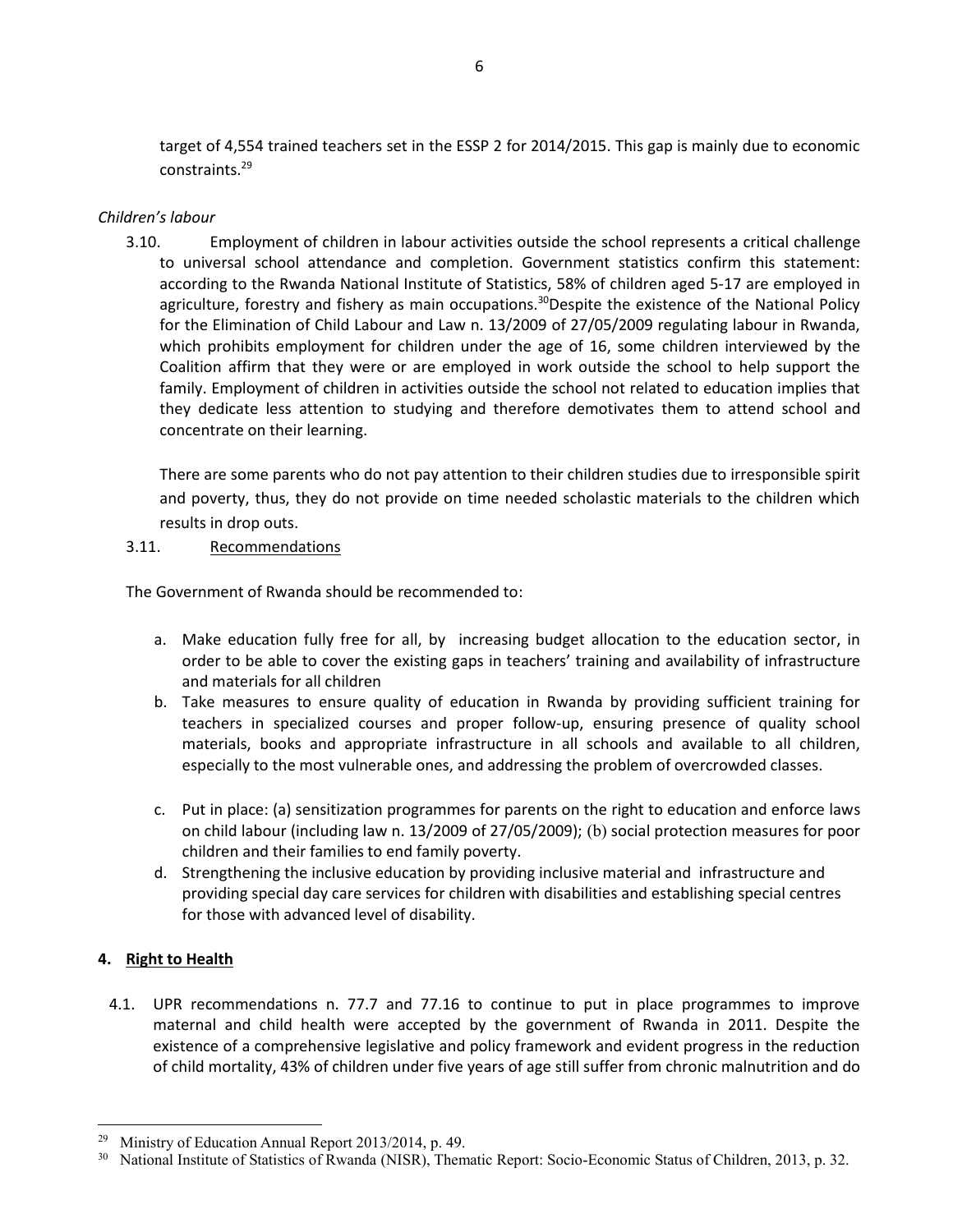not receive appropriate healthcare by professionals on a regular basis.<sup>31</sup>

4.2. Rwanda has achieved impressive progress in the area of child survival. Child mortality declined from 153/1000 live births in 2005, to 54/1000 in 2012.32 Between 1990 and 2012, the average decline rate for under-five mortality was 55%.<sup>33</sup>The Government of Rwanda put in place a number of policies and strategic plans for improving child health, including the Food and Nutrition Policy (2013), the National Multisectoral Strategy to Eliminate Malnutrition (NmSEM) (2010), a National Joint Action Plan to Eliminate Malnutrition (2012) and District Plans to Eliminate Malnutrition in every district (2011) for the improvement of nutrition among children, especially in rural areas. The Government of Rwanda has launched two programmes aimed at reducing children's malnutrition, namely the One Cow per Poor Family programme (2006-2015) and the Kitchen Garden Programme.

# *Chronic malnutrition*

- 4.3.Although evident efforts at policy level, stunting and malnutrition among children are still highly rated. According to the 2014 WHO World Health Statistics, 43% of children under five years of age still suffer malnutrition in Rwanda. The National Food and Nutrition Strategic Plan (2013-2018) outline actions that address the most serious remaining problem regarding nutrition as presented in the previous plan. These include as the highest priority, the persistently high level chronic malnutrition in children under two years of age, which is also noted specifically in the Economic Development and Poverty Reduction Strategy 2013-2018 (EDPRS 2).<sup>34</sup>
- 4.4.According to consultations conducted by the Coalition Umwana ku Isonga with children and parents, poverty of families is the main cause for providing little and non-nutritious food to children. Challenges in accessing food at school were also highlighted by children and parents: if a family cannot afford to contribute to the school running costs, in some cases children are denied meals at school, having little energies to concentrate during classes. Chronic malnutrition is also related to geographical location: according to the most recent national statistics available on children's nutrition, malnutrition is worse in rural areas (47%) than in urban areas (27%);<sup>35</sup> this is also confirmed by the findings of the consultations with parents and children held in several districts in Rwanda.

# *Access to healthcare*

4.5.Access to health services for children has greatly improved since 2011, especially for children in urban areas. According to the Government of Rwanda 2013 Statistical Yearbook, in the year 2012 there were 17,586 new cases of hospitalization for childhood malnutrition in Rwanda, compared to 1,304 new cases registered in 2011.<sup>36</sup> These numbers can be interpreted as a more extended access to health facilities by children, which show an increase of families' awareness on the importance of access to health care for their children. A system of community health care is in place in all districts and provides accessible health care to community members. An additional challenge relates to access to and availability of health services for children with disabilities, especially children with intellectual disabilities. As identified by consultations with parents and children, discrimination of children with

 $\overline{\phantom{a}}$ 

<sup>&</sup>lt;sup>31</sup> 2014 WHO Health Statistics

<sup>&</sup>lt;sup>32</sup> Ministry of Health Annual Report July 2012 - June 2013, 2013, p. 12.<br><sup>33</sup> WHO World Health Statistics, 2014

<sup>&</sup>lt;sup>34</sup> Food and Nutrition Policy, Executive Summary, p. 38.<br><sup>35</sup> Ministry of Health (MoH) Demographic Health Survey, 2010; this data on nutrition of children under 5 years old is also the most recent data presented in the 2012-2013 MoH Annual Report.

<sup>36</sup> Government of Rwanda, 2013 Statistical Yearbook, p. 33-34.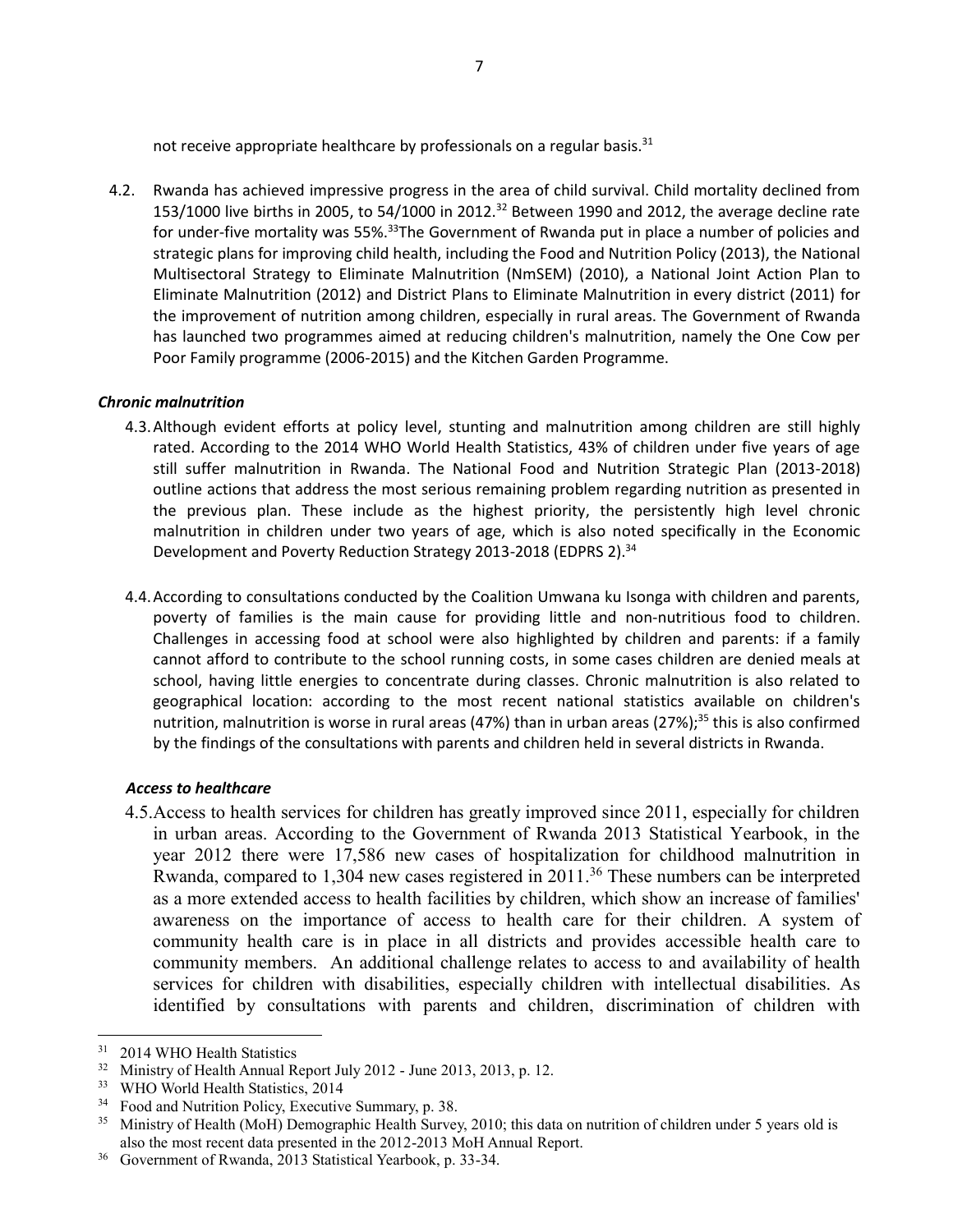disabilities in Rwanda is still widespread and some families are often ashamed of them and tend not to ensure their access to health care.<sup>37</sup>

4.6.Rwanda has a system of national health insurance that covers free basic health care for its subscribers. For citizens with a low economic status, the contribution for the community-based health insurance is free as the Government covers the individual fees per year through its regular budget and through aid contributions; this system makes health insurance free for the lowest income categories of people.38However, according to the consultations with parents and teachers, the poorest families struggle to access specialized medical treatments of their children and purchase medicines, especially for families living in rural settings and with many children. In addition, according to the interview results, some people don't subscribe to health insurance due their selfish mindset hence do not have access to health services.

# 4.7.Recommendations

The Government of Rwanda should be recommended to:

- a. Increase the coverage and frequency of sensitization campaigns with families and of trainings at community level, especially in rural areas, on the importance of nutrition for children, nutritional techniques and balanced diet, and on the importance of a community based health insurance.
- b. Comprehensively address all causes related to chronic malnutrition of children, including increasing social protection programmes supporting poor families.
- c. Ensure that all costs related to health care and access to medicines for vulnerable children are covered, in order to facilitate accessible health care for vulnerable children,
- d. Increase accessibility and availability of health facilities and services for children with disabilities especially for intellectual disabilities.

# **5. Right to Freedom from Corporal Punishment**

- 5.1.UPR recommendations n. 78.4 and 78.9 to design plans and strategies to ensure sustainability in the protection of women and children and introduce legislation explicitly prohibiting corporal punishment and promoting alternative forms of discipline were accepted by the Government of Rwanda in 2011. However, concerns remain in the persistence of corporal punishment against children in many settings and in the existence of a legislative framework that does not completely outlaw corporal punishment in all settings.
- 5.2.The Government of Rwanda has enacted the Organic Law N° 01/2012 of 02/05/2012 instituting the Penal Code which criminalizes torture under article 176 and inflicting severe suffering on a child, harassing or imposing severe punishments on him/her under article 218. It also includes numbers of provisions relating to assault and battery (articles 148-152). In addition, the Government also adopted the Integrated Child Rights Policy that prohibits corporal punishment in all settings and established Child Protection Committees at different levels in accordance with the guidelines endorsed by Ministry of Gender and Family Promotion (MIGEPROF). There is also a draft of Ministerial order specifying the necessary educational measures and other forms of non violent disciplinary punishments, care and treatments for the child.

 $\overline{a}$ <sup>37</sup> This is also reported in the VSO Rwanda Disability Programme Overview, 2012.

<sup>38</sup> Ministry of Health Annual Report: CBHI 2012.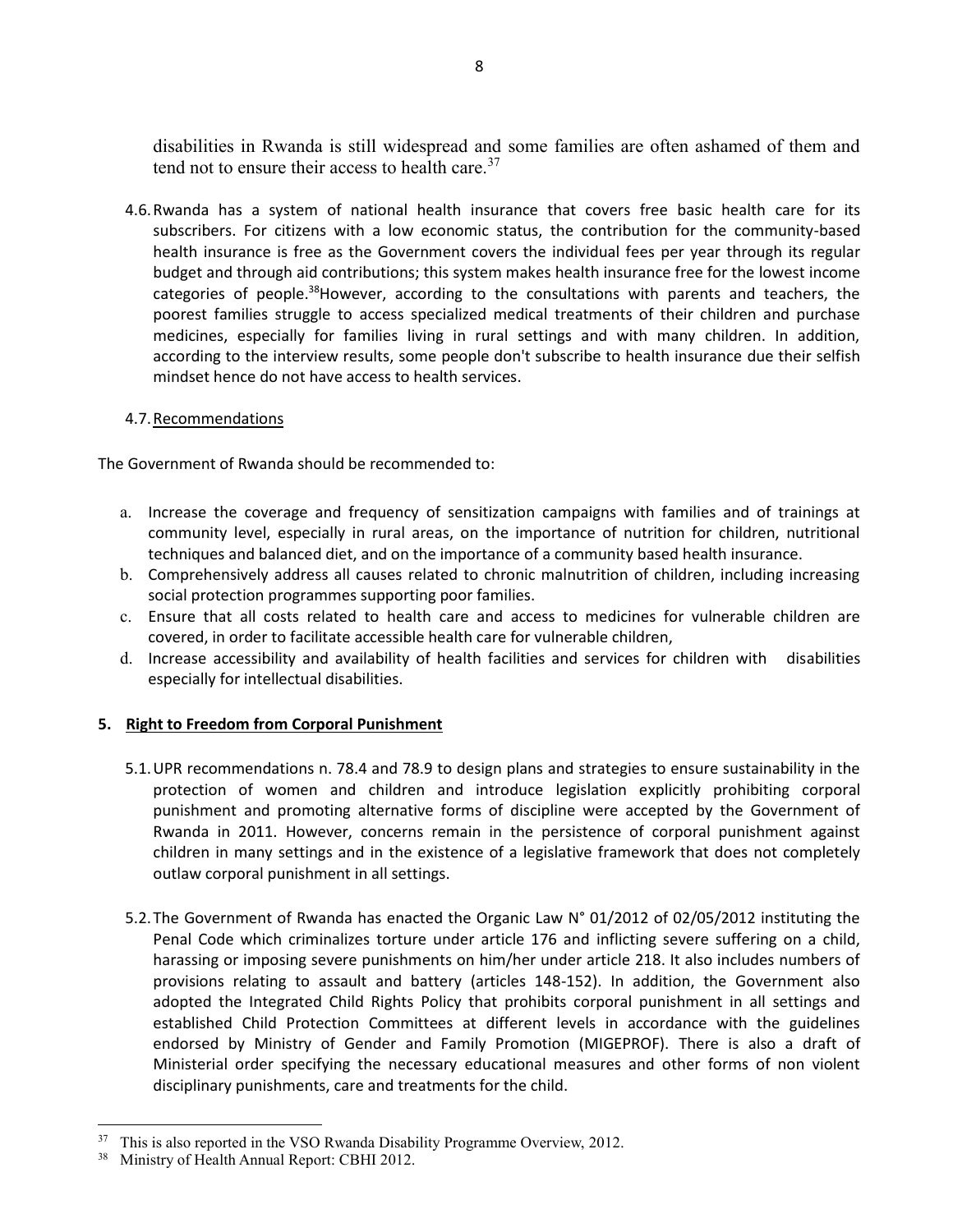5.3.Despite the legislative and policy framework in place in Rwanda, corporal punishment of children remains a concern in the whole country, as highlighted by the findings of consultations held with children, parents and teachers and by official reports on the topic. According to the 2013 MIGEPROF Situation Analysis on the Family in Rwanda, physical violence is the first threat to children's protection in the family setting.<sup>39</sup> This concern was also shared by the Committee on the Rights of the Child in its 2011 Concluding Observations to Rwanda.<sup>40</sup> In addition, the Penal Code does not explicitly prohibit all corporal punishment and does not repeal the "right of correction" from the 1988 Civil Code.

Besides, there is still no law that prohibits corporal punishment in alternative care settings and in school settings.41 Although MIGEPROF conducted some sensitization programmes around communities on the importance of reporting cases of violence against children, there is still some cases of violence against children related to corporal punishment

#### 5.4.Recommendations

 $\overline{\phantom{a}}$ 

The Government of Rwanda should be recommended to:

- a. Avail official comprehensive data on the magnitude of violence against children, including corporal punishment, disaggregated by gender, geographical location, demography and type of violence committed.
- b. Strengthen child protection mechanisms at district level by improving comprehensive programmes tackling violence against children, especially in rural areas, including existing programmes to sensitise parents and teachers on children's rights and positive forms of discipline, and by prosecuting perpetrators of violence in all settings.
- c. Expeditiously amend the Organic Law N° 01/2012 of 02/05/2012 instituting the Penal Code to explicitly prohibit all corporal punishment in all settings, and to repeal the "right of correction" from the 1988 Civil Code.
- d. Strengthen sensitisation programmes for parents, children and community on the importance of reporting cases of violence and abuse against children and on available mechanisms for reporting.
- e. Speed up the finalisation and adoption of Ministerial order specifying non violent disciplinary punishment, care and treatment of a child

<sup>&</sup>lt;sup>39</sup> Ministry of Gender and Family Promotion, Situation Analysis- The Family in Rwanda, 2013

<sup>40</sup> CRC/C/R/WA/CO/3-4, CRC Concluding Observations to the third and fourth periodic report of Rwanda, 14 June 2013, paras 27-28

<sup>&</sup>lt;sup>41</sup> Save the Children Rwanda, Child Rights Situational Analysis, 2014.